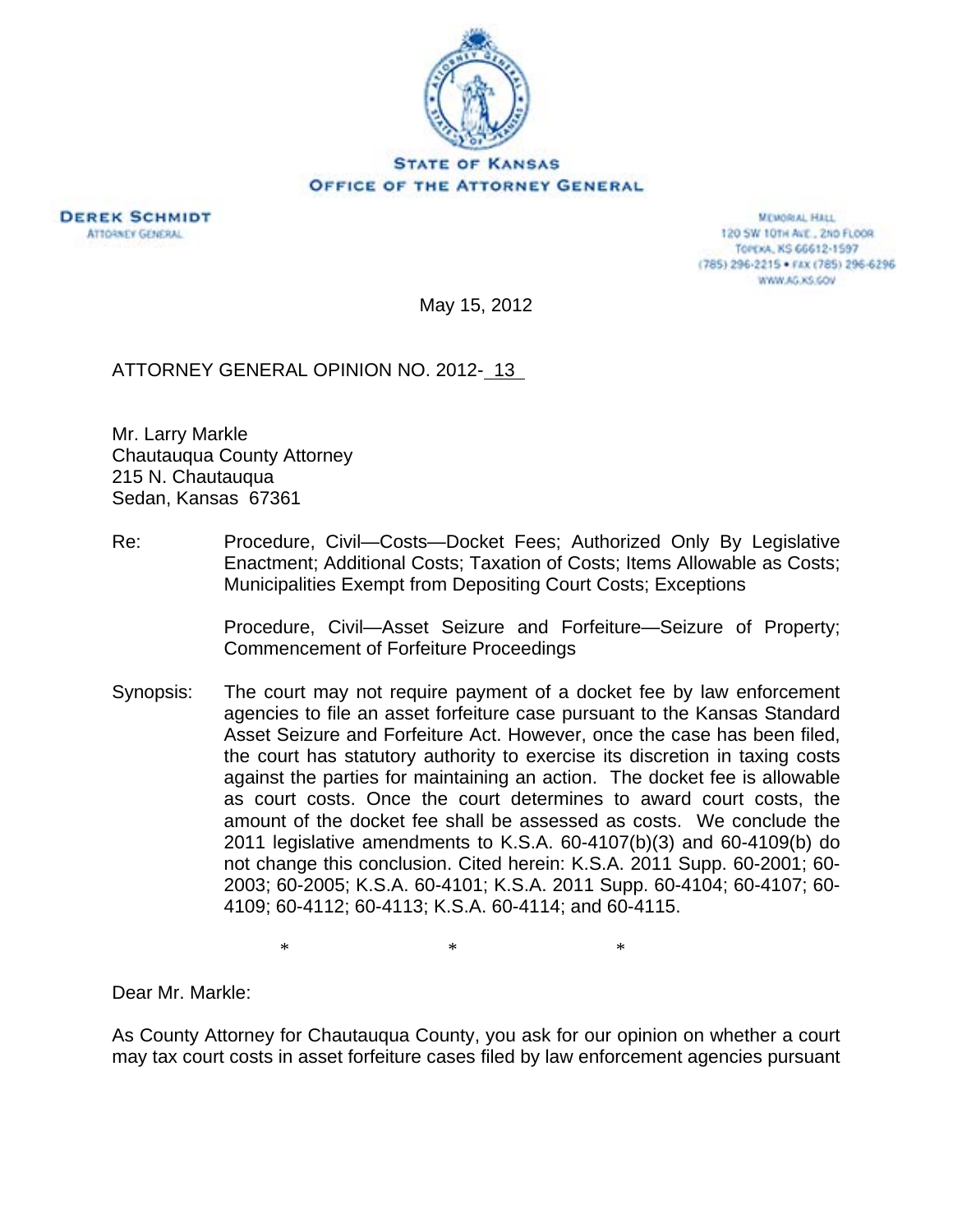to the Kansas Standard Asset Seizure and Forfeiture Act ("the Act")<sup>1</sup>. At issue, in essence, is whether a docket fee may be assessed as court costs at the conclusion of an asset forfeiture case when K.S.A. 60-2005 exempts municipalities, defined to include law enforcement agencies, from depositing court costs or paying docket fees prescribed by any other of law of this state. $2 \times 10^{-4}$  We would note at the outset that this same statute provides that if costs are assessed against the municipality, then such costs shall include the docket fee.

You also ask what effect the 2011 legislative changes to K.S.A. 60-4107(b)(3) and 60- 4109(b) have on whether a court may tax court costs in asset forfeiture cases filed by law enforcement agencies pursuant to the Act. We will answer each of your questions in turn.

## **Municipality Exemption Pursuant to K.S.A. 2011 Supp. 60-2005**

Our analysis follows the rules of statutory interpretation employed by the courts. The fundamental rule of statutory interpretation is that the intent of the legislature governs if that intent can be ascertained. $3$  The first step to ascertain legislative intent is through the language of the statutory scheme enacted. $4$  When a statute is plain and unambiguous, we neither speculate as to the legislative intent behind it nor read into the statute something not readily found in it. $5$  The provisions of an act should be considered *in pari materia*, with a view of reconciling and bringing the provisions into a workable harmony if possible.<sup>6</sup>

Because your question involves both docket fees and court costs, we review relevant statutes concerning docket fees and court costs individually and also in relation to asset forfeiture cases.

Black's Law Dictionary defines "docket fees" to mean "[a] fee charged by a court for filing a claim."<sup>7</sup> K.S.A. 2011 Supp. 60-2001(a) provides that "[e]xcept as otherwise provided by law, no case shall be filed or docketed in the district court, whether original or appealed, without payment of a docket fee. . . ."<sup>8</sup> A docket fee "shall only be established by an act of the legislature. . . . "<sup>9</sup> "The docket fees and the fees for service

 $\overline{a}$ <sup>1</sup> K.S.A. 60-4101 *et seq.*<br><sup>2</sup> K.S.A. 60.2005 atotas.

 $2$  K.S.A. 60-2005 states, The state of Kansas and all municipalities in this state, as defined in K.S.A. 12-105a, and amendments thereto, are hereby exempt, in any civil action in which such state or municipality is involved, from depositing court costs or paying docket fees prescribed by any other law of this state, *except that if the costs are assessed against the state of Kansas or any municipality in this state in any such action, such costs shall include the amount of the docket fee prescribed by K.S.A. 60-2001, and amendments thereto, together with any additional courts costs accrued in the action.* (Emphasis added).<br><sup>3</sup> *State v. Comprehensive Health of Planned Parenthood, 291 Kan. 322, 357 (2010).*<br><sup>4</sup> *Id.* 

 $5$  *Id.* 

<sup>6</sup> *Southwestern Bell Tel. Co. v. Beachner Constr. Co*., 289 Kan. 1262, 1270 (2009). <sup>7</sup>

 $^7$  Black's Law Dictionary (9th ed. 2009).

 $8$  K.S.A 2011 Supp. 60-2001(a).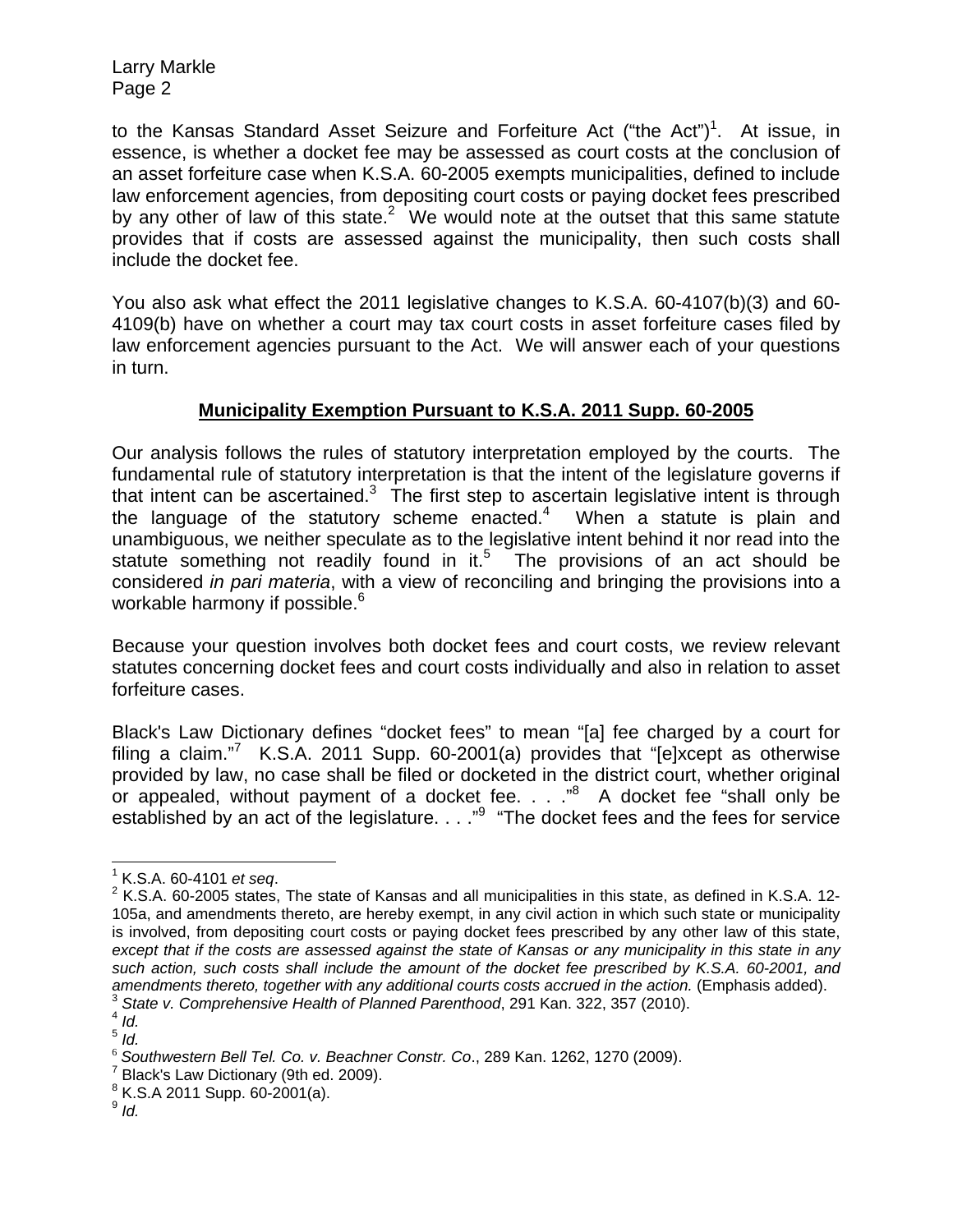of process shall be the only costs assessed in each case for services of the clerk of the district court and the sheriff."<sup>10</sup>

While a docket fee is one that is charged for filing a lawsuit, court costs are designed to address expenses incurred in the maintenance of a lawsuit.<sup>11</sup> The taxation of costs is a matter controlled by statute, and a court has no inherent power to award costs beyond statutory authorization.<sup>12</sup> K.S.A. 2011 Supp. 60-2003 lists items that may be included as court costs.13 These include "the docket fee as provided for by K.S.A. 60-2001, and amendments thereto. . ."<sup>14</sup> and "[s]uch other charges as are by statute authorized to be taxed as costs."<sup>15</sup>

Turning to your question, and applying the rules of statutory construction, we need not speculate about the legislative intent. K.S.A 2011 Supp. 60-2001 requires a docket fee to be paid in Chapter 60 proceedings unless a statute specifically exempts such payment. K.S.A 2011 Supp. 60-2005 is such a statute. It exempts municipalities<sup>16</sup>, which you stated in your letter has been interpreted to include law enforcement agencies, from paying docket fees and court costs; however, it also provides the court statutory authority to use its discretion to assess court costs against the municipality. Courts are authorized to assess court costs for items listed in K.S.A. 2011 Supp. 60- 2003. Docket fees are an item authorized by K.S.A. 2011 Supp. 60-2003.

We conclude, therefore, that the court may not require payment of a docket fee by law enforcement agencies to file an asset forfeiture case pursuant to the Act. However, once the case has been filed, the court has statutory authority to exercise its discretion in taxing costs against the parties for maintaining an action. The docket fee is allowable as court costs.

## **2011 Legislative Changes to the Kansas Standard Asset Seizure and Forfeiture Act**

The Act contains specific provisions concerning both docket fees and court costs. For example, a law enforcement officer may constructively seize property by filing or recording in the public records relating to the type of property notice of seizure for forfeiture,17 notice of pending forfeiture,18 a forfeiture lien or a *lis pendens*. These filings

 $10$  K.S.A. 2011 Supp. 60-2001(c).

<sup>&</sup>lt;sup>11</sup> Barnes v. Employment Security Board of Review, 210 Kan. 664, 681 (1972).<br><sup>12</sup> Hodges v. Lister, 207 Kan. 260, 266 (1971); *Brown v. Zackert*, 10 Kan.App.2d 466, 468 (1985).<br><sup>13</sup> K.S.A. 2011 Supp. 60-2003(1) through (

whatever name or nature, community junior college, municipal university, city, county or district hospital, drainage district, cemetery district, fire district, and other political subdivision or taxing units, and including their boards, bureaus, commissions, committees and other agencies, such as but not limited to, library board, park board, recreation commission, hospital board of trustees having power to create indebtedness and make payment of the same independently of the parent unit. . . .").<br><sup>17</sup> See K.S.A. 60-4102(h) ("Notice of seizure for forfeiture" means a written statement by a law

enforcement agency that property has been seized and may be proceeded against pursuant to this act, and providing information concerning the property, the seizure, and the law enforcement agency").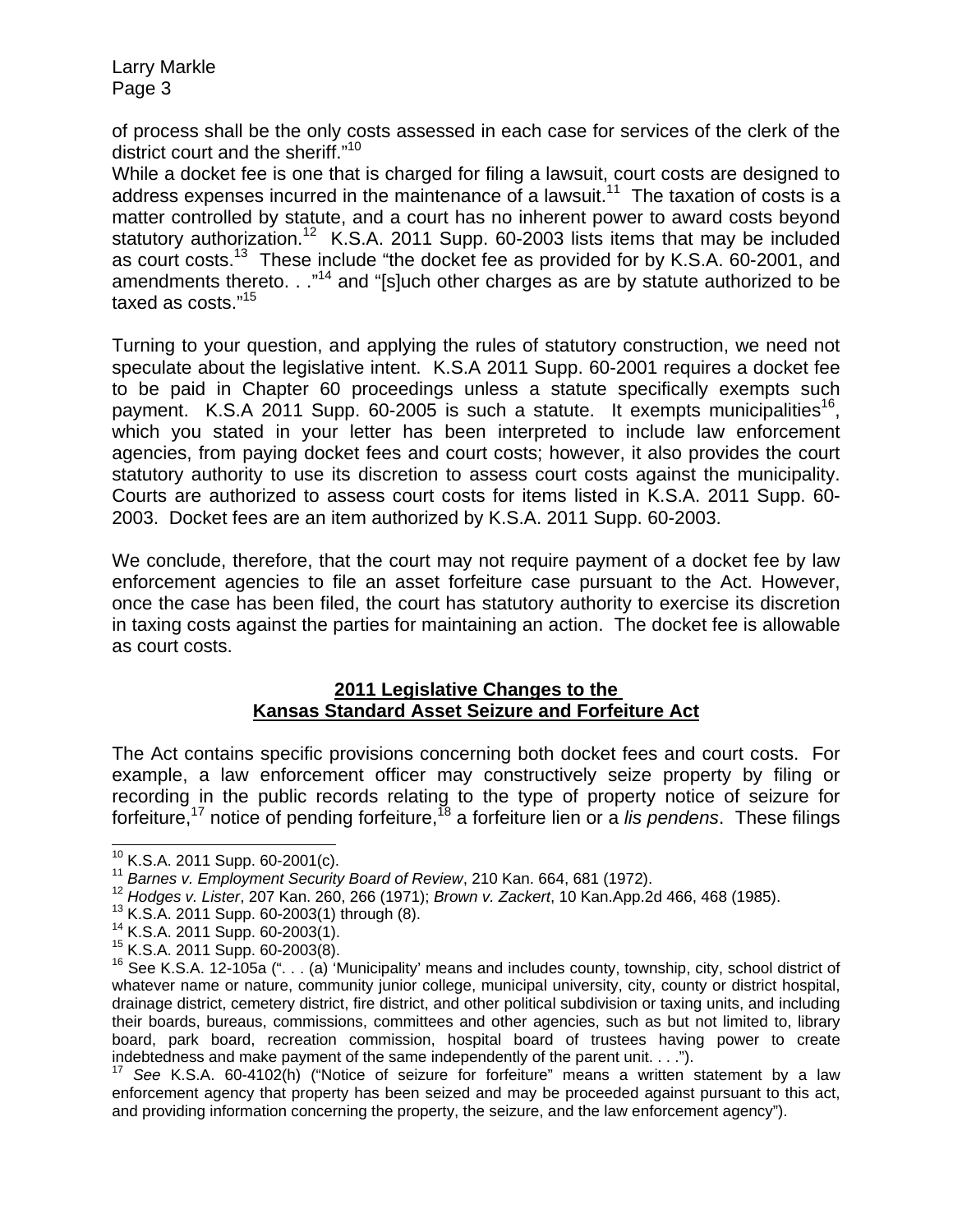or recordings "are not subject to a filing fee or other charge, except that court costs may be assessed and, if assessed, shall include the amount of the docket fee prescribed by K.S.A. 60-2001, and amendments thereto, and any additional court costs accrued in the action."<sup>19</sup>

Likewise, "[t]he plaintiff's attorney,  $20$  without a filing fee, may file a lien for the forfeiture of property upon the initiation of any civil or criminal proceeding relating to conduct giving rise to forfeiture under this act or upon seizure for forfeiture.<sup>21</sup> Court costs may be assessed and, if assessed, shall include the amount of the docket fee prescribed by K.S.A. 60-2001, and amendments thereto, and any additional court costs accrued in the action.  $\cdot$  .  $^{22}$ 

We need not speculate about the legislative intent in amending either K.S.A. 60- 4107(c)(3) or 60-4109(b). The language in each of these sections is plain and unambiguous and unequivocally provides that no docket fee can be required in any of the circumstances described in these two sections to file or record the certain identified actions or to commence a forfeiture proceeding. Once a filing or recording as described in K.S.A. 2011 Supp. 60-4107(c) is made, or a forfeiture proceeding is commenced under K.S.A. 2011 Supp. 60-4109(b), the court may, in its discretion, assess court costs in the matter. Because the statutory language used in both sections provides that "court costs may be assessed," the court clearly has the discretion in each case to determine whether court costs should be assessed. However, once a court determines to impose court costs, the plain language of the statute makes clear that the court has no discretion and must impose the amount of the docket fee prescribed by K.S.A. 2011 Supp. 60-2001 as court costs in the particular case.

See K.S.A. 60-4102(g) ("Notice of pending forfeiture" means a written statement by the plaintiff's attorney following a seizure of property but prior to the filing of a judicial complaint against such property allowing for an administrative resolution to claims or recognition of exemptions").

<sup>19</sup> *See* K.S.A. 2011 Supp. 60-4107(c)(3). This statute was amended with the passage of 2011 Senate Bill No. 63 to grant the court discretion to assess court costs.

<sup>20</sup> *See* K.S.A. 60-4102(m) ("Plaintiff's attorney" means a county or district attorney, or the attorney general, such attorney's assistant, or another attorney approved, pursuant to subsections (h) and (i) of K.S.A. 60-4107, employed by a law enforcement agency to liting at a forfeiture on behalf of the agency").

<sup>&</sup>lt;sup>21</sup> See K.S.A. 60-4102(s) ("Seizure for forfeiture" means seizure of property by a law enforcement officer including a constructive seizure coupled with an assertion by the seizing agency or a plaintiff's attorney that the property is subject to forfeiture).

<sup>22</sup> K.S.A. 2011 Supp. 60-4109(b). This statute also was amended with the passage of 2011 Senate Bill No. 63 to grant the court discretion to assess court costs.